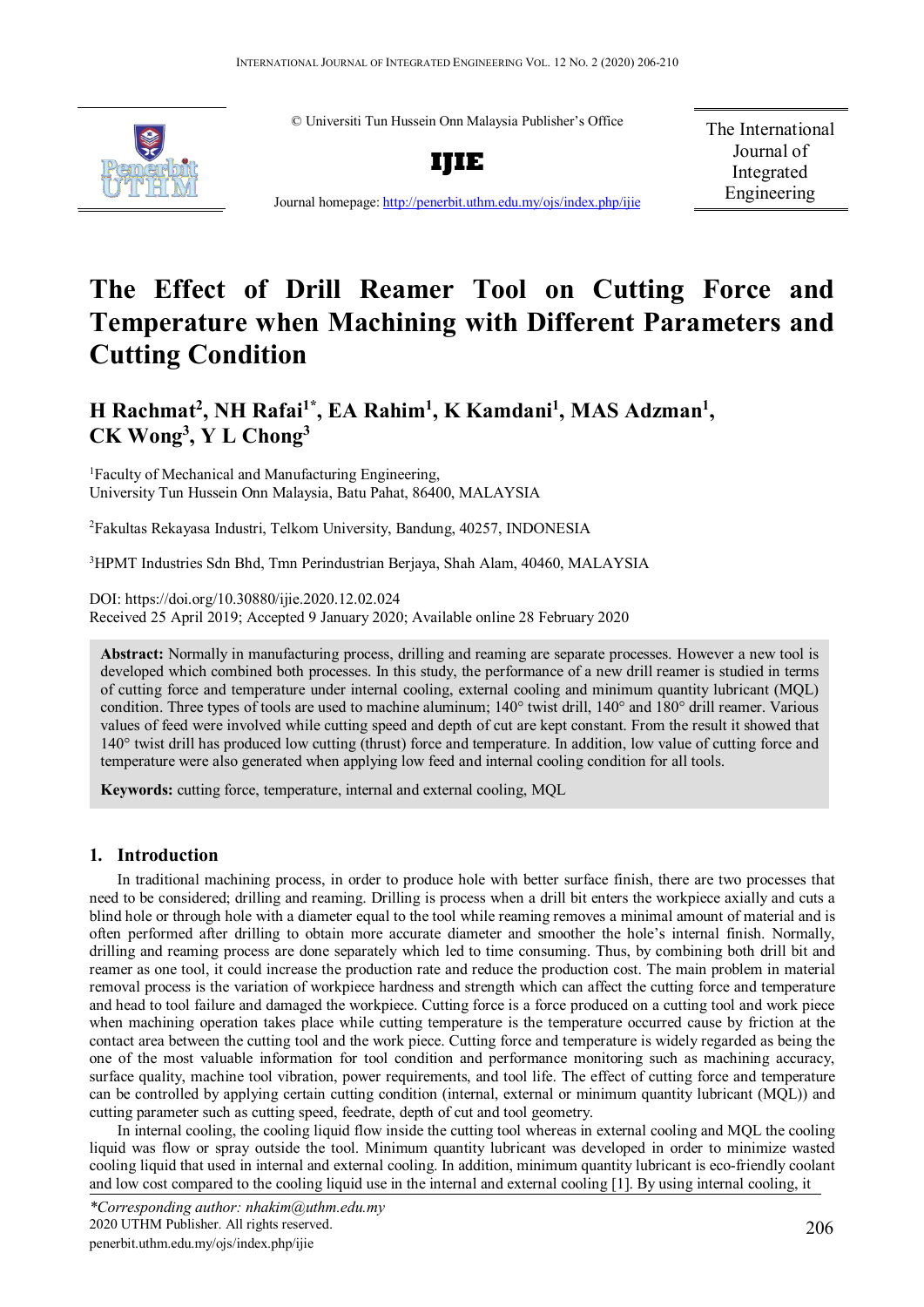reduces the cutting force more and prolongs the tool life more compared to MQL [2]. Feed values have shown significant effect on the cutting force, cutting temperature and formation of built up edge [3, 4]. Low feed value will reduce the cutting force and temperature. Therefore, this study is conducted to define the effect of new development of drill reamer tool on the cutting force and temperature when machining in different cutting parameter in internal cooling condition.

| <b>Table 1 - Design of experiment</b>                                             |                      |                                             |                      |
|-----------------------------------------------------------------------------------|----------------------|---------------------------------------------|----------------------|
| <b>Tool Type</b>                                                                  | <b>Tool Diameter</b> | <b>Cutting Condition</b>                    | Feed (mm/rev)        |
| $140^\circ$ Twist Drill<br>$140^{\circ}$ Drill Reamer<br>$180^\circ$ Drill Reamer | 8 mm                 | Internal Cooling External<br>Cooling<br>MOL | 0.15<br>0.30<br>0.45 |

# **2. Experimental Set Up**

Aluminium grade 7075 workpiece is drilled and reamed by using MAZAK Vertical Center Nexus 410A-II machine with three different types of carbide cutting tool which is 140° point angle twist drill, 140° point angle drill reamer and 180° point angle drill reamer (Fig. 1). The parameter selected to be manipulate in this study is feed while cutting speed and depth of cut are keep constant. The cutting process is conducted by applying internal cooling (Fig. 2), external cooling and minimum quantity lubricant. The designs of experiments for this study are shown in Table 1 where cutting speed and depth of cut remain constant at 80 mm/min and 15 mm. Before machining process start, thermocouple was inserting to the workpiece (Fig.3) and mount to the piezoelectric dynamometer that has already mount to the machine worktable. When machining is start, the cutting force and cutting temperature is measure and record during a machining. The machining is repeated until all input parameters is used. Data from cutting force, cutting temperature will be analyzed to study the performance of the cutting tool. The whole experimental setup shows in Fig. 4.



**Fig. 2 - Internal cooling Fig. 3 - Top view of the aluminum workpiece**

# **3. Result**

# **3.1 Thrust Force**

Fig.  $5 - (a)(b)(c)$  indicated that on all types of cutting tool, the feed significantly effect the thrust force. The thrust force seems to be decreased when the feed decreased. Types of the cutting tool also effect the thrust force. The 140°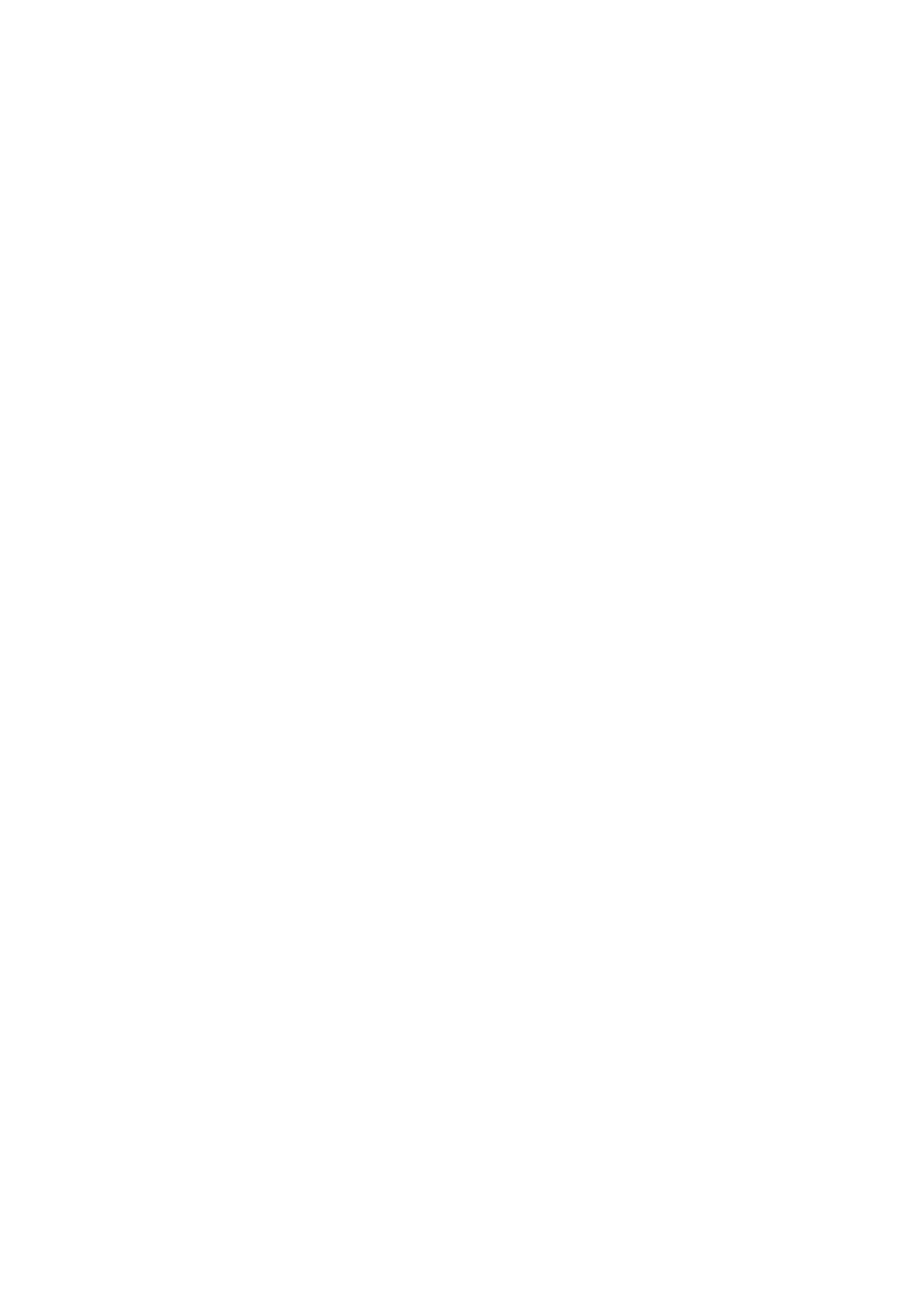point angle twist drill recorded the lowest value of thrust force in all feed value followed by 140° point angle drill reamer and lastly 180° point angle drill reamer. In all value of feed and all types of cutting tool, machining condition also had an effect to the thrust force. From the experiments result, thrust force seems lowest in the internal cooling condition. While thrust force, was observed had highest value in MQL condition. Thrust force was lower in internal cooling machining condition because the coolant enters properly into the cutting zone to form a boundary lubricant layer which reduces the friction compared to the external cooling and MQL condition [6]. Furthermore, minimum quantity lubricant machining condition had higher value of thrust force because the lubricant could only flow at the upper zone of the cutting area. When the drill and drill reamer cut deeper, the lubricant might be not enter the cutting zone especially at the lower cutting zone. This led to the high friction and follow by the high thrust force.



**Fig. 5 - Graph of thrust force against feed in (a) internal cooling; (b) external cooling; (c) MQL condition**

#### **3.2 Cutting Temperature**

For cutting temperature, Fig.  $6 - (a)(b)(c)$ , the general trend is that cutting temperature values seem to be lowest at lower feed. Cutting temperature is higher at the bottom of the hole. With the increase in feed rate, section of chip increases and consequently friction increase, thus will generate more heat. 140° point angle twist drill recorded the lowest value of cutting temperature follow by 140° point angle drill reamer and lastly 180° point angle drill reamer at 0.15 mm/rev of feed. From all the graph, 140° point angle twist drill recorded the lowest value of cutting temperature while 180° point angle drill reamer recorded the highest value. 180° point angle drill reamer had highest value of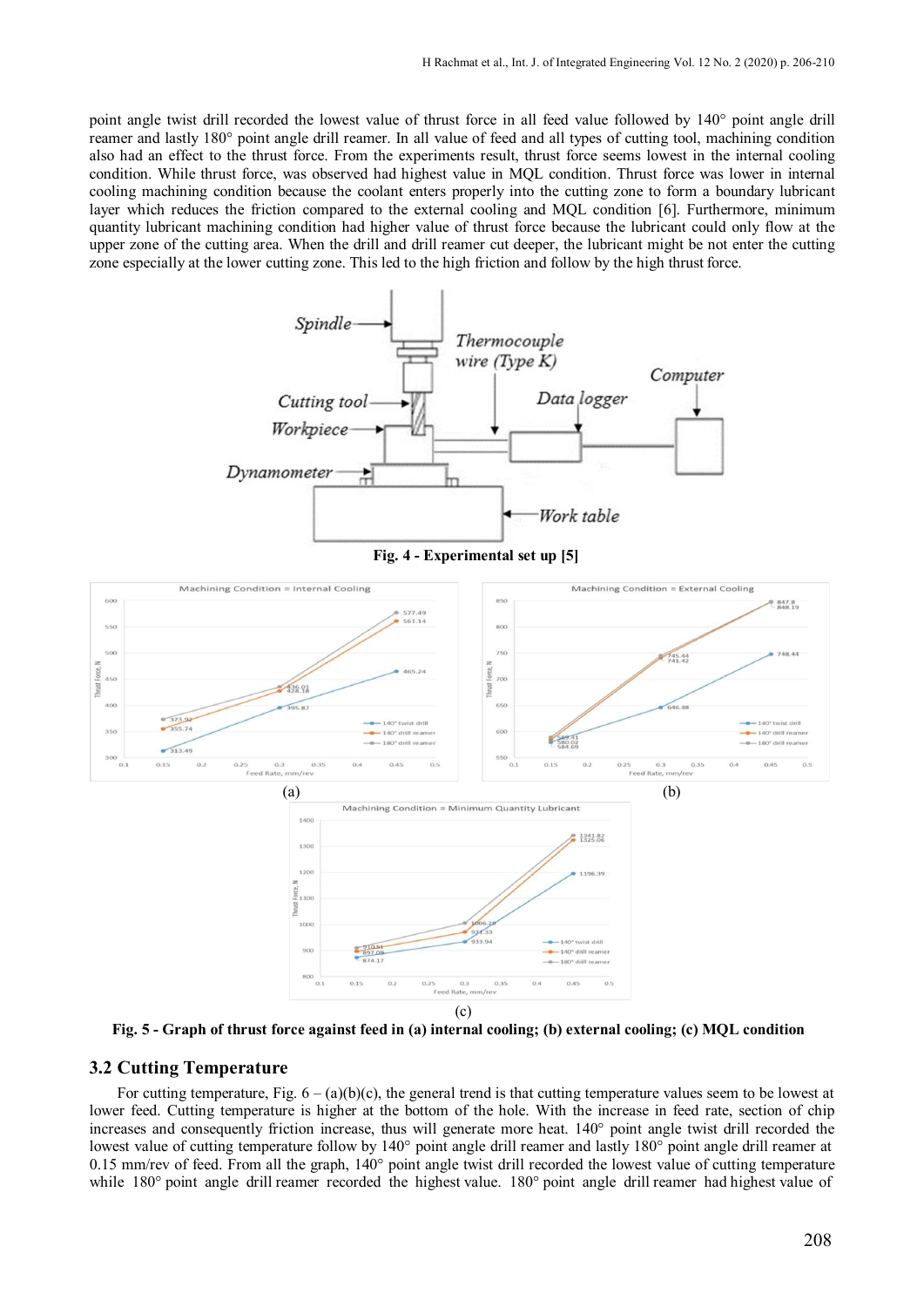cutting temperature compared to the other because it had the larger tool-chip interference. Large tool-chip interference led to the high friction. High friction will increase the cutting temperature. Although 140° twist drill and 140° drill reamer had a same point angle, 140° drill reamer recorded higher value of the cutting temperature compared to 140° twist drill due to drill reamer tool performed two processes at the same time; drilling and reaming. The reaming process added extra friction to the tool and led to the high cutting temperature. Machining condition seems to have significantly affect the cutting temperature. Internal cooling machining condition recorded the lowest value of cutting temperature for all type of tools. MQL recorded the highest value of cutting temperature for all type of tools. The result is due to similar factors that which influence the cutting force in this experiment.







**Fig. 6 - Graph of temperature against tool type in (a) internal cooling; (b) external cooling; (c) MQL condition**